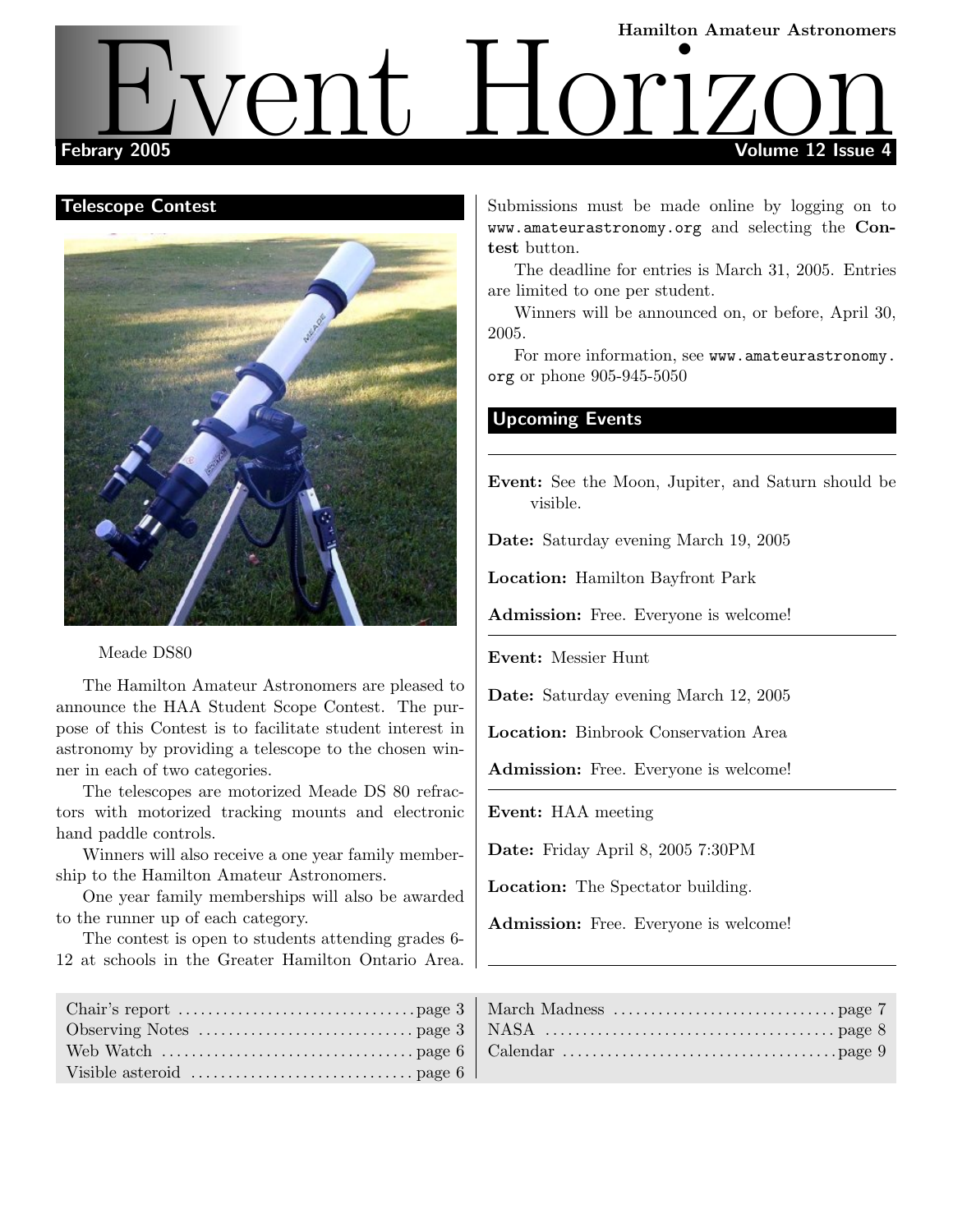# Subscription Offer for Members

Members of the club are eligible for a discount on Sky & Telescope Magazine subscriptions.

The regular annual rate is \$49.95 (U.S.). HAA members pay only \$39.95 (U.S.).

Contact Ann Tekatch for information on how to sign up; tekatch@ sympatico.ca 905-575-5433

# Email Reminder notice

We send email reminders before each meeting which describes the location, time and topic of the general meeting.

If you're not on the list, make sure that you receive your reminder by sending a note to: publicity@amateurastronomy.org

### Council meetings

All club members are welcome to attend the council meetings. Contact info@amateurastronomy.org for details.

Domain Name and Web hosting for the Hamilton Amatuer Astronomy club supplied by Axess Communications Corporate and Residential DSL and Web Hosting http://www.axess.com support@axess.com

Meeting space for the Hamilton Amateur Astronomy club provided

# by The Hamilton Spectator

thespec.com



Event Horizon is a publication of the Hamilton Amateur Astronomers (HAA).

The HAA is an amateur astronomy club dedicated to the promotion and enjoyment of astronomy for people of all ages and experience levels.

The cost of the subscription is included in the \$25 individual or \$30 family membership fee for the year. Event Horizon is published a minimum of 10 times a year.

#### HAA Council

| Hon. Chair  Jim Winger           |
|----------------------------------|
| Chair  Glenn Muller              |
| Second Chair  Doug Welch         |
| SecretaryMargaret Walton         |
| TreasurerCindy Bingham           |
| Observing Dir.  Greg Emery       |
| PublicityGail Muller             |
| Editor/Web Anthony Tekatch       |
| Membership Dir. Stewart Attlesey |
| Councillor  Bob Christmas        |
| CouncillorJohn Gauvreau          |
| Councillor  Ann Tekatch          |
| Councillor  Cathy Tekatch        |
|                                  |

PO Box 65578 Dundas, ON L9H 6Y6

(905) 575-5433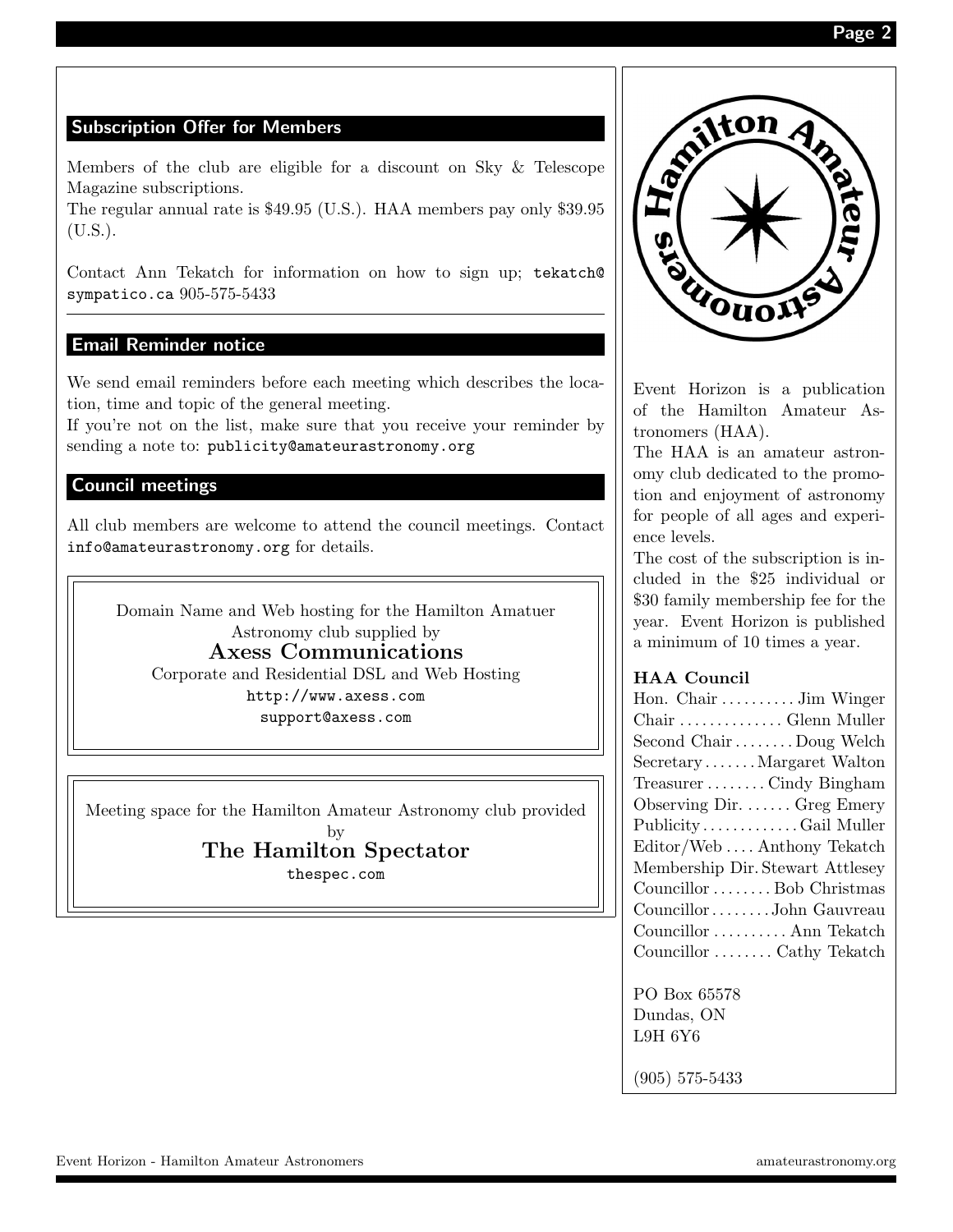The Moon is bigger than Pluto – True or False? That is just one of the questions in the HAA Student Scope Contest that was officially launched on February  $1^{st}$ . Open to those attending grades 6-12 in all Hamilton-Wentworth school boards, the contest offers 2 telescopes and 4 family HAA memberships to the winners. Our aim is to facilitate student interest in astronomy and, possibly, enhance a curriculum that appears to have an increased interest the cosmos.

And the first entry has already poured in!

Of course, it's early days yet. Generally, a week or two is normal for promos to trickle through the media channels, and for flyers to sift their way into the classrooms. Still, we are expecting a healthy response once the word gets around. The deadline for entries is March 31/05 and, at the April meeting, your votes will help us determine who gets the prizes.

If you want to check the contest out for yourself simply click the "Contest" button on the main page of our website. I do request, however, that unless you are eligible please do not fill out the forms. The questions and answers will be posted after March  $31^{st}$ , and will be presented at the April meeting prior to the selection of the winners.

Our usual method of getting people involved in astronomy continues with frequent observing nights. Mike Spicer and Greg Emery avail themselves several times a month to facilitate a window to the night sky for, both, club members and the general public. Despite numerous clear nights in the past few weeks, the cold temperatures have dissuaded many from going out. In the next few weeks, though, we hope to have a couple of special events. They happen in March, but since the first one is a Messier hunt at Binbrook on March  $12^{th}$ I thought I'd give you a heads up so you can plan your session. The other date, March  $19^{th}$ , will be a public event at Bayfront Park. Mark your calendars!

According to membership director; Stewart Attlesey, and treasurer; Cindy Bingham, our numbers continue to grow. To our newer members I not only extend a welcome but an invitation to contribute items to our newsletter, be they your own articles or interesting web links you might have come across. Also, while we do our best to lasso presenters from all fields related to astronomy, some of our best meetings are those filled with speakers from our own ranks. So, why be mute – when you can contribute!

And that concludes my contribution for this month. Clear Skies!

Glenn invites your comments on these topics or any aspect of the club. He can be reached via chair@amateurastronomy. org



#### **Observing Notes** by Mike Spicer

OBSERVING NOTE: 27 JANUARY by mike

Diffraction rings are visible on stars under high magnification, but only on nights of very steady air ("good seeing"). This was one of those nights: after 10:30 pm the air was very steady and even faint stars showed diffraction rings, a sign that my 11" SCT was well collimated. Yes, it was cold, cold enough to wonder if there are such things as battery-powered socks (my toes were asking) and gloves (fingers, mostly). If it goes below - 20◦ I might put a rectangular Kendrick Meade Autostar heater in my boot. Hey, did you know binoviewers shrink when it's "below zero"? It's hard to get some eyepieces out of the socket-holders.

Saturn has emerged from the open cluster NGC 2420. The planet's disk and rings at 600x are simply staggering. 2005 may be your last chance to see the Encke division in the A ring, since as the rings "close up" such objects become impossible to discern. Huge Titan looked orange, 3.5' E of Saturn with bright Dione 1' W of the planet and like a diamond neclace, little Rhea, Tethys, Mimas and Enceladus bunched close to the E side of the rings, a tiny line of gems piercing the honey glow surrounding the planet. Tonight was your chance to glimpse the 5th and 6th stars in M42's Trapesium; hard to spot when the air is turbulent and the brighter stars dance in scintillation, they were easy tonight despite the bright Moon.

Aperture isn't everything. I mounted the Orion ED80 apo refractor on the 11" SCT tonight and it threw up outstanding images of Saturn in a 3mm Radian at 200x. Every bit as good as the Tele-Vue 102 apo that I recently sold to a fellow in Saskatchewan. I was imaging Saturn tonight and Saturn looked really good (though dimmer) in the ED80 using a T-V 5x barlow. Please call to borrow an imaging camera if you want to try capturing images of Saturn and Jupiter on your computer or with a VCR. I run long wires into the house from the scope on the patio, a wire for the controller, for the JMI focuser and for the imager. I can image from inside the house while the scope operates out in the cold. Try it!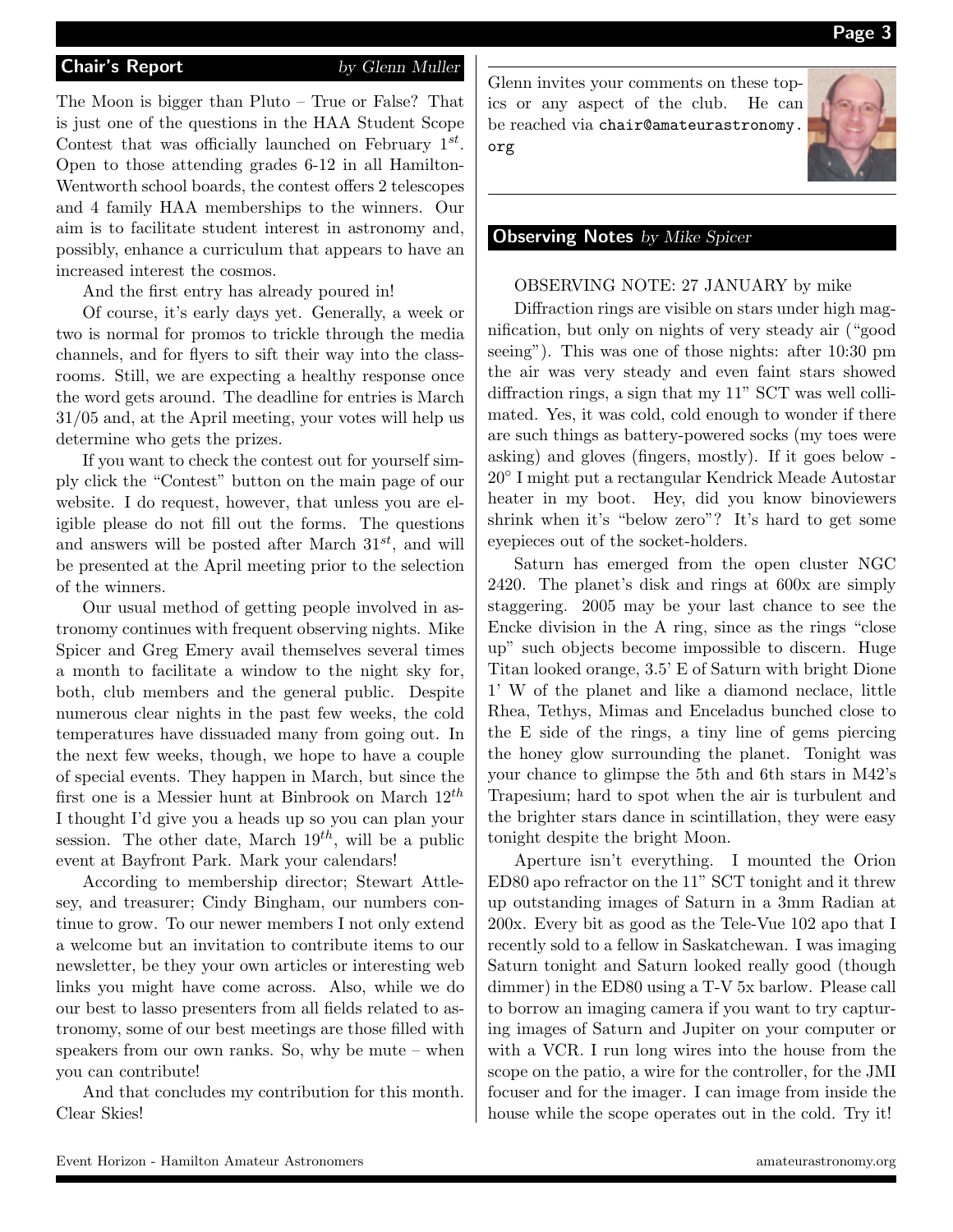Anyone up for a little observing Friday night? Deep blue Sky Clock, and the weatherman promises a warming trend throughout the weekend. Up and at 'em!

Thursday January 27 by mike WOW! CLEAR SKIES UNTIL NEXT WEEK! LOOK UP!

The Clear Sky Clock is almost solidly navy blue from now on through the weekend. Sure, it has been a bit nippy out - but what rewards! Anyone game for some Saturn observing or imaging tonight? Friday night? Saturday? You know the rule...with every additional day of High pressure, seeing (image steadiness) improves. And Saturn is passing right through the small open cluster NGC2420... the planet seems to have a dozen "moons", can you separate the moons from cluster stars?

Last night (Wednesday) a number of HAA members were invited to observe through a local observatory's new 16" telescope. -17◦C wasn't that cold but things seemed to seize or freeze up quickly (we did NOT break it)... so we switched to a lower-tech 10" dob and had some nice views of M42 and Saturn's moons. Lesson in this: always bring your scope along. Comet Machholz is still quite a sight, eh? Streaking through Perseus toward the pole star, still naked-eye visible. Anyone want to photograph it? Pull on wooly winter socks and give us a call or email!

#### OBSERVING NOTE 24 JANUARY by mike

Darrell and Sandy took me up on my offer to observe from the patio with the 11" SCT from 7 pm on Sunday evening. It was cold so we took several breaks to warm up inside with a cup of tea or a look into the reference books. The moon was almost full, I invited Darrell and Sandy to count the craterlets inside Clavius since they were close to the terminator and made a pretty curving sight inside the foreshortened and enlongated larger crater.

Saturn was the object of concentration this evening. The proximity of the nearly-full moon did not diminish our chances of counting moons. We tried a few sets of eyepieces and had the most success with 14mm Widescans in the binoviewer. Darrel reported seeing Titan, Dione, Rhea and Tethys and even tiny Enceladus off the tip of Saturn's rings. Ringa A, B and C were clearly visible and the three belts on Saturn's disk were colourful as well. Darrell could make out the inky darkness of the Cassini division but not the Encke division. He remarked about how much detail was visible every few moments when the image was completely steady for half a second at a time.

Thanks for coming over, folks! We'll have to do that again when it's too cold to spend hours at a time, out at Binbrook.

NOTES FROM OBSERVING IN THE SNOW 21- 23 JANUARY by mike

Experienced observers say that a lot of detail is visible when the "seeing" is good. Good seeing means the air is steady and incoming light is not refracted this way and that by the atmosphere. The naked eye perceives good seeing as a minimal star twinkle. In a telescope at high power, good seeing lets one see the concentric circles of diffraction rings around individual stars.

Experienced observers also say that haze in the air can be a sign of good seeing, since the air is steady if not transparent. Friday night the air was hazy but Patricia talked me into observing Saturn with an 11" compound telescope. The air was steady although it was very cold  $(does -30°C$  ring a bell?). We could see a lot of detail on Saturn though Mimas and Enceladus were not visible. Some say a big telescope can see through clouds and trees... looking up from the binoviewer, I noticed it had started to snow - snow was accumulating on my telescope! Apparently when it is VERY cold, snow can fall out of a hazy sky that has good seeing. We kept observing because it was so cold that the snow did not stick to anything and a photo blower just blew the snow off... but it was my first time observing while it was actually snowing.

Saturday there was a lot of snow and a lot of wind. But Sunday morning at 5 am the sky was rather calm and very clear (although again, it was very cold... the kind of cold that gives your fingers a burning sensation). I kicked snowdrifts off the back patio and set up a 5" refractor to look at Jupiter. "What about the glare from the bright Moon", you ask? The house blocks off my western sky and no glare was visible. Jupiter can show a lot of detail in a 4.7mm UWA eyepiece if the air is steady, and the bright colours of the belts, bands and festoons become detailed pictures in moments of exceptional clarity. On the other hand, it was really cold and with no guest to impress, I brought the scope in after 90 minutes.

Sunday (today) promises to be a great observing opportunity and I am again inviting people over to look at Saturn, the Moon and perhaps some other objects. Email if you are interested.

#### OBSERVING NOTES 20 JANUARY by mike

It wasn't very cold Thursday morning, but the sky was crystal clear. Time to set up a telescope quickly and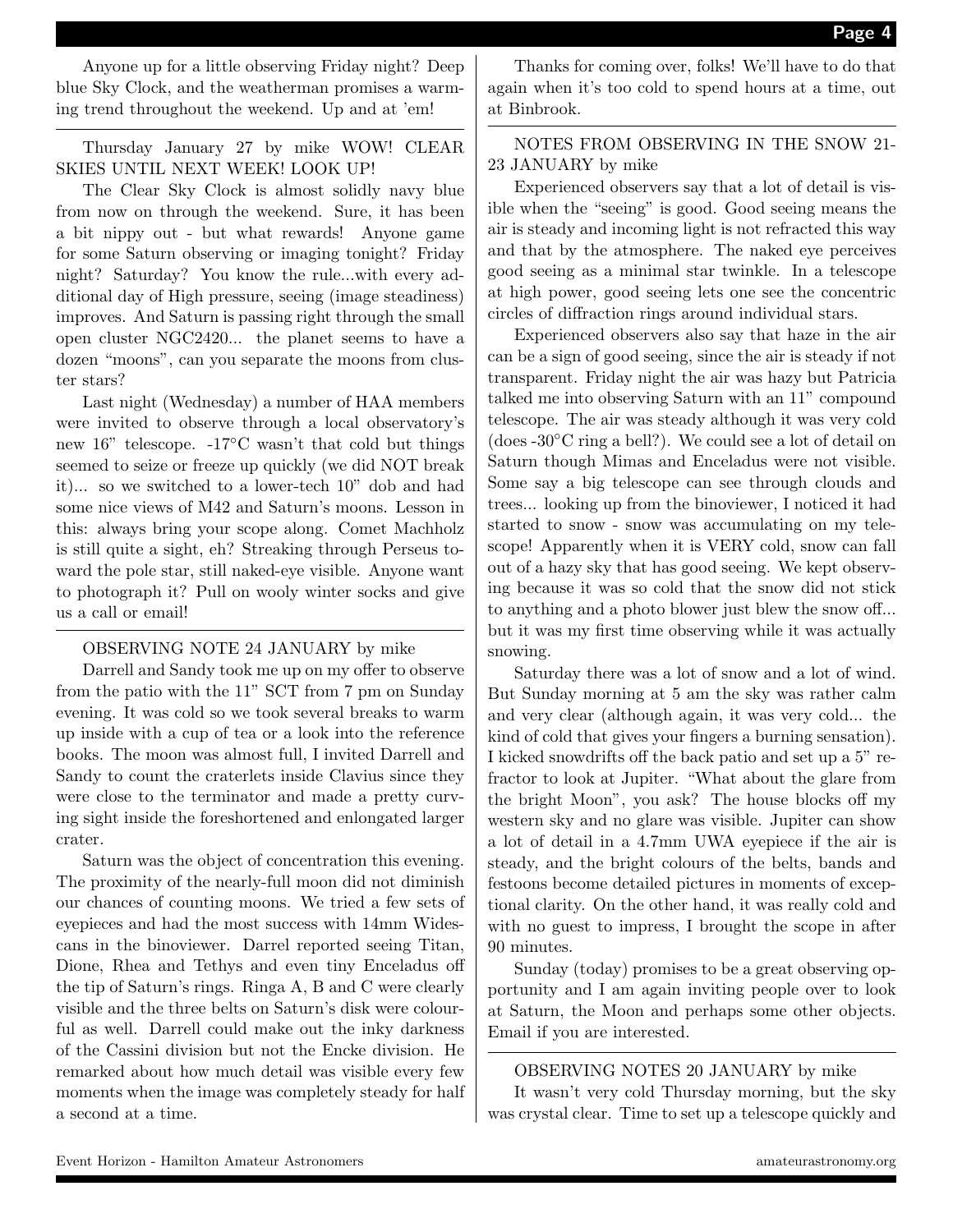watch the transit of Jupiter's Great Red Spot! The giant planet is rising before midnight now and observers are enjoying the noteworthy changes in disk features. For visual observing, rough alignment and a simple electronic controller (up/down and side to side control) is all you need. I was set up in five minutes with a 5" refractor using a binoviewer, and a 3.5" refractor guidescope for comparison. I spent an hour marvelling at the planet and enjoying the relaxed views using 15mm, 8mm and 4.7 UWA eyepieces in the binoviewer. Wide angle eyepieces eliminate the "confined" view of orthoscopics and have much better eye relief. In cold weather, an eyepiece can fog up if your eye is close - a drawback of short focal length ortho and plossl eyepieces.

Jupiter is fascinating to observe. In the good old days members used to make drawings of the disk features; today digital imaging and "making" a stacked image has all but replaced drawing. It's a shame, really. Drawing Jupiter educates your eye to subtle distinctions and you quickly become an experienced observer. Yes, it takes longer to make a drawing. Yes, it's less than objective to make a drawing. HAA has a few members who are interested in resurrecting this sort of observing. If you are interested, let us know.

#### OBSERVING NOTE: 18 January 2005 by mike

Monday night through Tuesday morning was one of those rare opportunities when the air was so clear and crisp that you can test telescope optics. After collimating the 11" SCT I was ready to compare various sets of binoviewing eyepieces on Saturn and some double stars.

Alas! Saturn looked so beautiful in the still air that I almost forgot to make notes on the eyepieces I tested! The planet's three rings stood out in such vivid contrast, I was reminded of a plate photo of the planet taken by the Palomar Observatory - the divisions so black, the crepe ring so brown, the B ring so white...and so many moons of Saturn were visible! Iapetus and Hyperion just below a nearby star that rivalled Titan in brightness; Tethys and Dione neck-and-neck racing outside the rings with Rhea much further away; Enceladus a little west of them, right below the planet and tiny Mimas at magnitude 12.6 as bright as it ever gets. Splendid in 14mm eyepieces and without the binoviewer, in an 8.8mm UWA. Put in a low power and you could see the little open cluster NGC 2420 nearby!

On clear nights when the thermometer dips and the wind whips, HAA members may not want to venture out to Binbrook but are always welcome to observe from Mike Spicer's patio on Hamilton Mountain. Don't let

the cold deter you.

OBSERVING REPORT 14-15 JANUARY AT BIN-BROOK by mike

Friday night after the HAA meeting the sky clouded over enough to thwart parking lot observing and send us to East Side Mario's; it was clear again by the time we arrived. A few members observed after the festivities, but Jupiter looked a little blurry and we weren't sure if it was the result of poor seeing, cold, wind, fatigue, or beer.

Saturday 15 January it was definitely clear (and cold but not windy). Mike drove to Binbrook Conservation Area for 7 pm to find members waiting at the gate! The driveway through the park was paved and mostly clear of snow and ice, but we set up in the furthest interior parking lot, not on "the hill", for safety.

There was spectacular observing for a couple of hours! Fabulous transparency and little sign of the auroral activity that's sure to follow the recent X burst from the sun. At 7 pm Orion was high above the horizon and Comet Machholz just 2<sup>°</sup> from Algol was almost overhead. Luckily, Glenn Muller brought his binocularbox permitting one to sit down, look down into a mirror system and see the comet overhead without any neck strain. Many of us could pick out the comet naked-eye about half the size of the moon, just East of Algol. It was a great evening for taking photos of Machholz but there was also lots to talk about, and Heather was tutoring Harvey on how to align his go-to scope (thanks, Heather)

In all we had almost a dozen observers and half a doxen scopes at the site, including new member Harvey and his 4" go-to Maksutov (welcome, Harvey!). Just after 10 pm Greg Emery came to relieve me and take the lock so he could stay on and count clouds float by after I left (thanks, Greg)

The crescent moon sailed westward in glory, but we didn't look at it much. The real attraction of the evening was Saturn with its triple ring system now closing and a number of satellites showing, and obviouely our throughts were turned to Titan and the Huygens now on its surface. A great night for the HAA observers! We will have to do this again soon! Thanks to all who came.

Saturday January 01 by mike

#### STARTING OFF THE NEW YEAR RIGHT !!!

The mildest January 1st in years came with champagne and transparent skies. After toasting the New Year, it was out to set up the telescope with guests and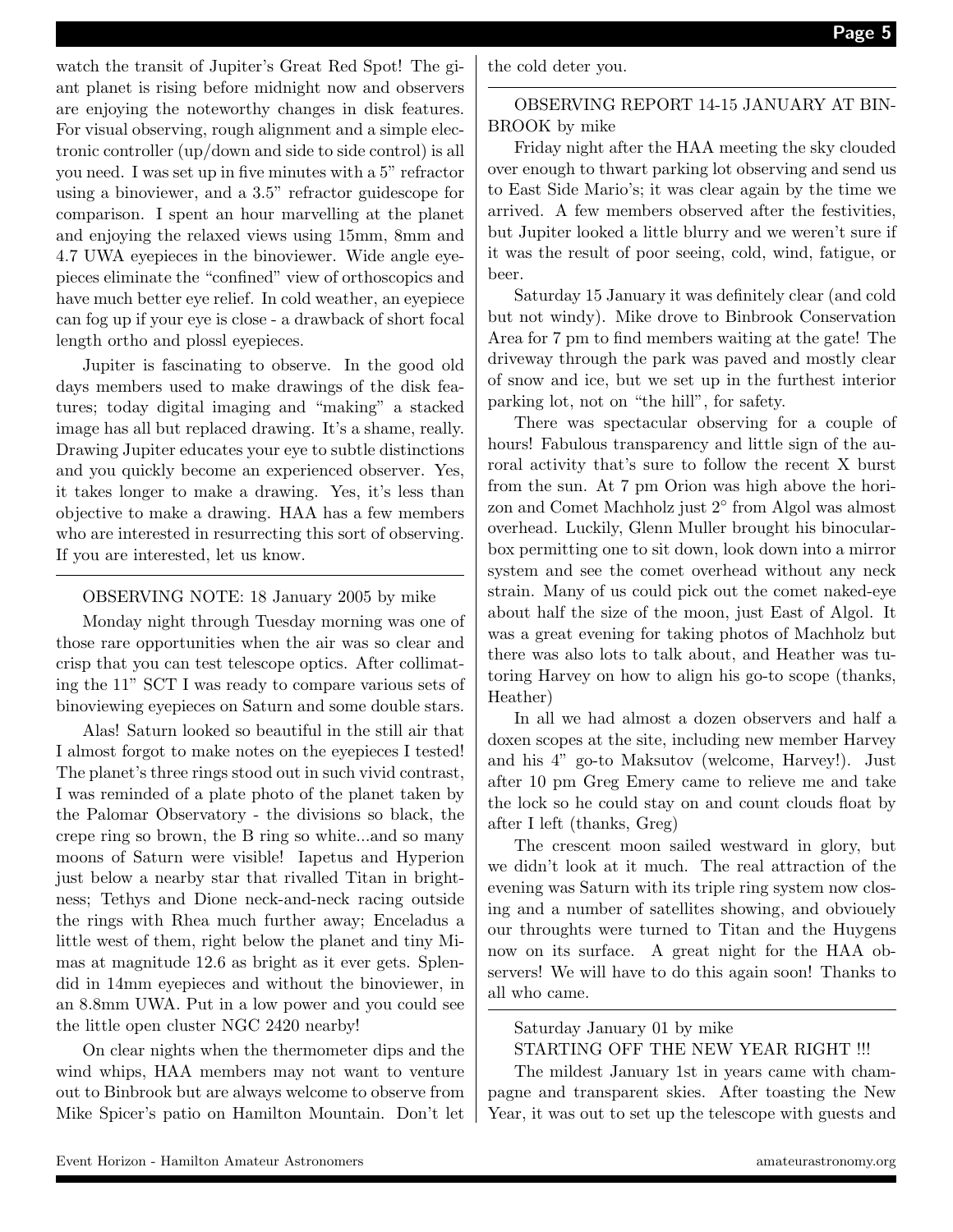while the scope cooled down, search for Comet Machholz in binoculars. I never noticed before, how well the Hyades fill a binocular field of view. The "V" pointed right to 4th magnitude Comet Machholz just 7◦ below it, a bit brighter now than it was a week ago and much higher in the sky, on its way to meeting the Pleiades on January 7th.

The Moon, long past full made a bright observing object requiring a 90% filter. This was a great time to peer over the double rim mountain ranges into Mare Orientale. When the sun is at their zenith, some craters appear dark grey while others nearby glow white.

Saturn is at its peak this month, almost overhead after midnight with the rings tilted almost 20°. Tonight we could see Iapetus on the opposite side of Saturn from Titan - Titan, about to have its atmosphere penetrated by the Huygens probe from Cassini. Rhea, Tethys and Dione sparkled about the planet like a small triangle. I could not see the two 13th magnitude stars offset from the moons although Starry Night Pro showed them. Jupiter low on the horizon looked like a tangerine but the odd arrangement of its 4 moons all to one side, was remarkable.

In short the HAA rang in a successful New Year's observing! Happy New Year! May we have many more! See you Friday the 14th at the Spectator!



Title: Sickening Solar Flares

Description: The biggest solar proton storm in 15 years erupted recently. NASA researchers discuss what it might have done to someone on the Moon.

Site: science.nasa.gov/headlines/y2005/27jan\_ solarflares.htm



Title: How the Earthquake affected Earth

Description: NASA scientists have calculated that the recent earthquake has changed the rotation of the Earth by 2.68 microseconds.

Site: science.nasa.gov/headlines/y2005/10jan\_ earthquake.htm

#### Visible Asteroid in 2029

The 320 metre wide asteroid "2004 MN4" should be visible to th naked eye, scientists say, in the year 2029.

At one point it was thought that this asteroid may come close enough to hit the Earth, but further observations and calculations show it to be a near miss at 6,350 kilometers from center of the Earth.

You'll have to go to Europe, Africa and western Asia to see this one.

At magnitude 3.3, "2004 MN4" will appear to be a fast moving star.

You can read more at space.com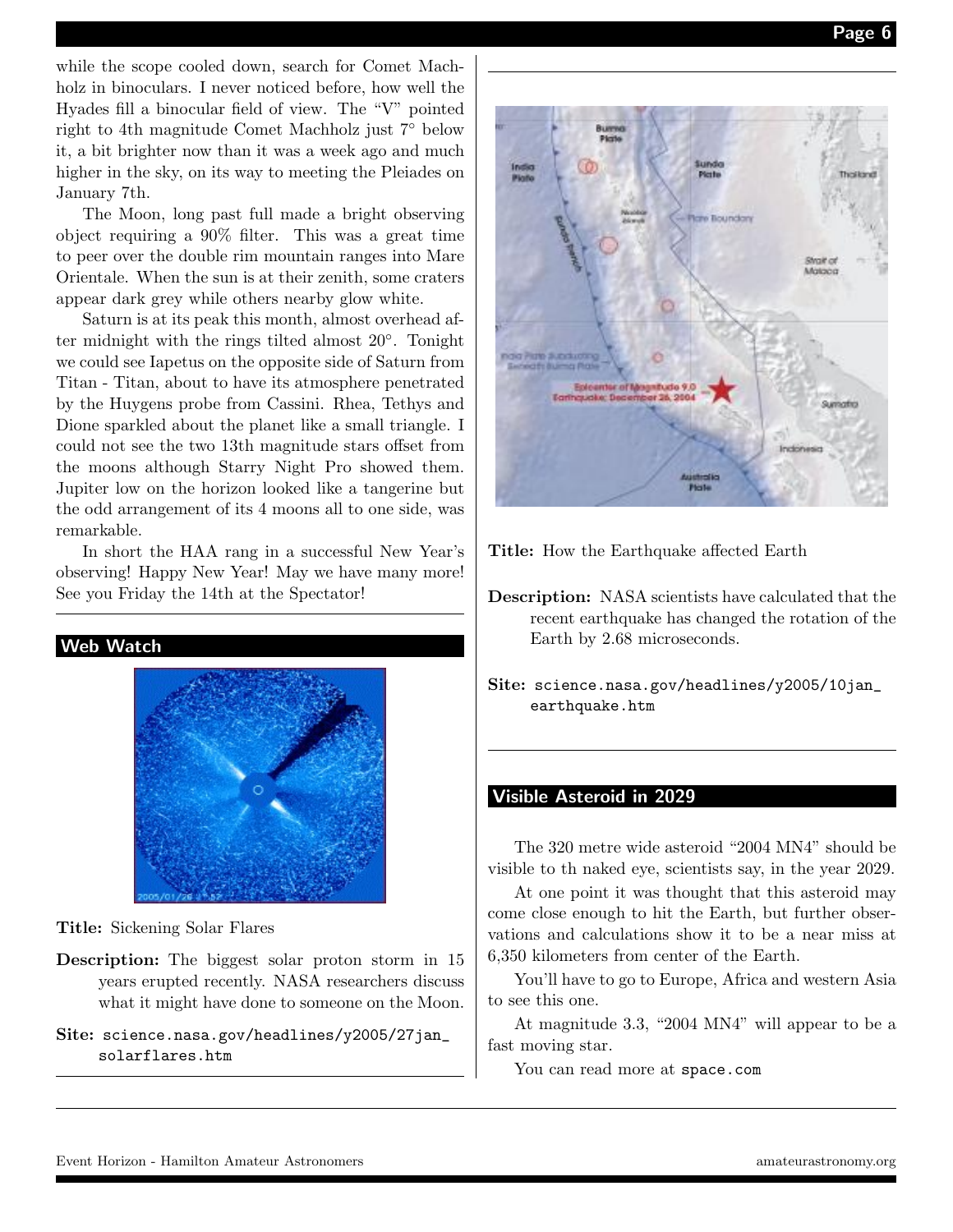#### Page 7

#### March Madness By Greg Emery

The month of March is special, especially in the Northern Hemisphere. March heralds the coming of Spring. The NCAA has it's National Championship Tournament dubbed "March Madness". However, with all due respect to millions of basketball enthusiasts, March is the month of the Messier Marathon.

Charles Messier (1730-1817) was an astronomer who is credited with finding various deep sky objects in his quests for comets. I have been told that "Messier found some of the objects, but never found a comet. Charles Messier had found or catalogued all of the objects on the Messier list, but never nailed a comet". Historical records indicate that this is urban legend. Charles Messier discovered or independently co-discovered 20 comets during his time. The Messier List as we know it consists of 110 objects. The list is comprised from Messier's catalogues which included information from the likes of Herschel, Mechain as well as himself. This list had 109 entries, the last entry being added in the  $20^{th}$  Century (to give a round number, perhaps?).

The new moon closest to the Spring Equinox allows for the chance to view all 110 objects in a single evening/night. This event only occurs at the Spring Equinox, not the Autumnal Equinox. The reason for this is simple, when measured in terms of right ascension  $(RA)$ , there is a gap of  $1^h 40^m$  with no Messier Objects. If we discount the cluster M52 to the north, this gap becomes roughly  $3^h$  wide. This gap is just at or below the western horizon at the start of the marathon, and rises in the east with the morning Sun. The Sun is not

www.messiermarathon.com/log\_sheets.htm www.seds.org/messier/xtra/marathon/marath1.html www.seds.org/messier/xtra/marathon/marath1.txt www.astras-stargate.com/messlist.htm members.aol.com/\_ht\_a/billferris/marathon2.html

placed in this gap during the Autumnal Equinox, which is why the Marathon is in March and not September.

The concept of the Messier Marathon is easy, find a favourable night, start viewing early and stay out real late. The first objects which must be viewed early are two galaxies M74 and M77. These two galaxies are located in Pisces and Cetus, respectively and will set by 1900 or so, depending upon your local horizon. The next targets afford more time but need to include M31 and satellite galaxies M32 and M110 as well as M33. Open clusters M52, M103, M45, M39 and M34 maybe viewed.

This brings us towards the galactic plane, which has quite a few objects to check off. All the objects in this grouping can be seen by 00 hours. It is time to take a brief break when you finish this grouping – but not too long. The next grouping is busy. Making their way out of the east towards the zenith is the galaxies in the Virgo Cluster. We also have the galaxies in Ursa Major to play with.

After exhausting your patience and straining your eyes, we have time for another brief break (the better you are at finding the faint fuzzies, the longer the break you have). Another freight train is coming out of the southeast, globular clusters, open clusters and nebulae abound in Serpens, Ophiuchus, Sagittarius, Scutum and Scorpius. And well your playing there, do not neglect M13 in Hercules, M27 in Vulpecula and .... Well you get the idea.

The exact list and order can be found on the web or from other sources. Below are some links for information as well as target lists and suggested order – enjoy!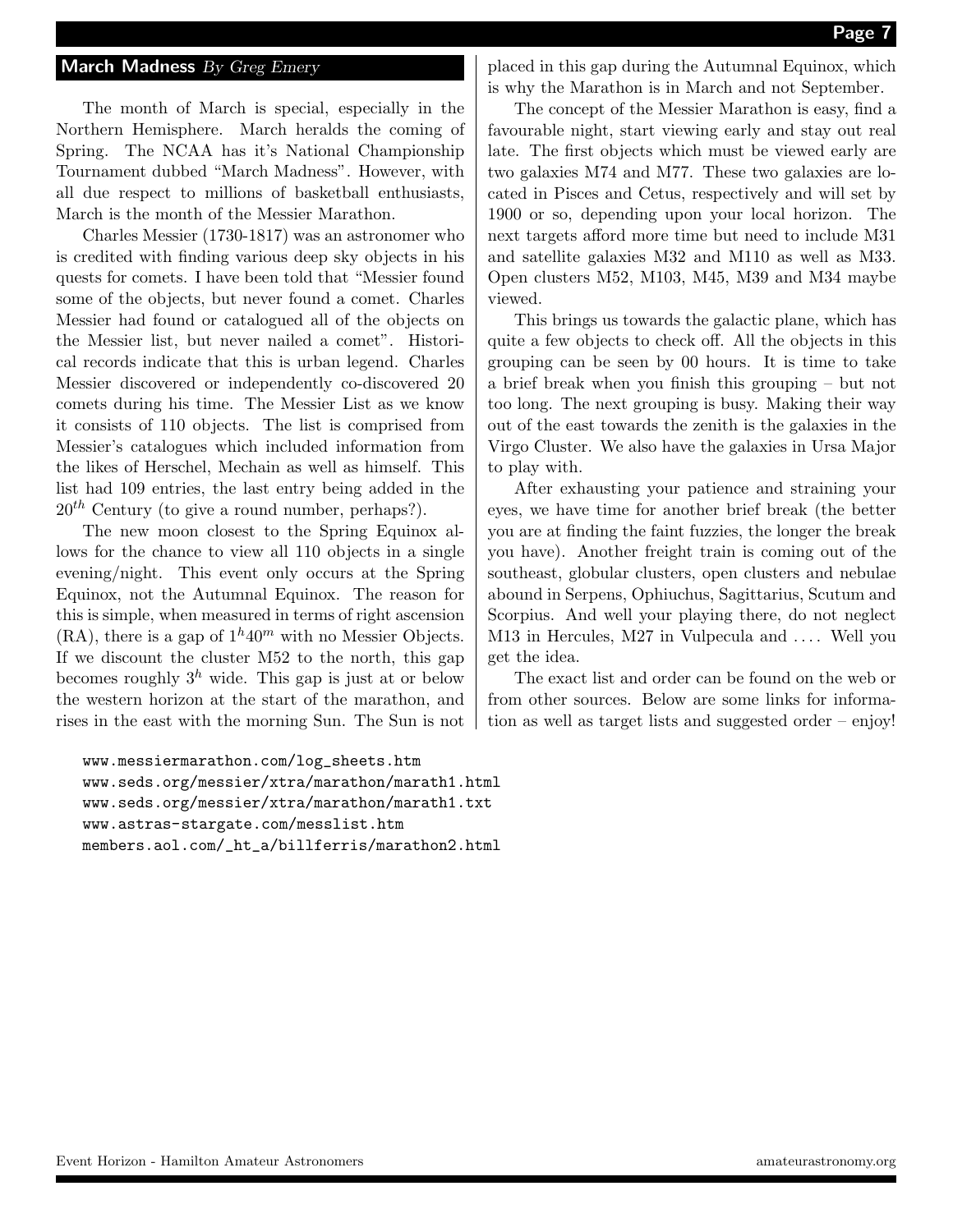

## Stardust Up Close by Patrick L. Barry and Dr. Tony Phillips

Like discarded lumber and broken bricks around a construction site, comets scattered at the edge of our solar system are left-over bits from the "construction" of our solar system.

Studying comets, then, can help scientists understand how our solar system formed, and how it gave rise to a life-bearing planet like Earth.

But comets have long been frustratingly out of reach – until recently. In January 2004 NASA's Stardust probe made a fly-by of the comet Wild 2 (pronounced "vilt"). This fly-by captured some of the best images and data on comets yet ... and the most surprising.

Scientists had thought that comets were basically "rubble piles" of ice and dust – leftover "construction materials" held together by the comet's feeble gravity. But that's not what Stardust found. Photos of Wild 2 reveal a bizarre landscape of odd-shaped craters, tall cliffs, and overhangs. The comet looks like an alien world in miniature, not construction debris. To support these shapes against the pull of gravity, the comet must have a different consistency than scientists thought:

"Now we think the comet's surface might have a texture like freeze-dried ice cream, so-called 'astronaut ice cream': It's solid and can assume odd, gravity-defying shapes, but it's basically soft and crumbles easily," says Donald Brownlee of the University of Washington, principal investigator for Stardust.

Scientists are currently assembling a 3-D computer model of this surface from the photos that Stardust took. Those photos show the sunlit side of the comet from many angles, so its 3-dimensional shape can be inferred by analyzing the images. The result will be a "virtual comet" that scientists can examine from any angle. They can even perform a virtual fly-by. Using this 3-D model to study the comet's shape in detail, the scientists will learn a lot about the material from which the comet is made: how strong or dense or brittle it is, for example.

Soon, the Stardust team will get their hands on some of that material. In January 2006, a capsule from Stardust will parachute down to Earth carrying samples of comet dust captured during the flyby. Once scientists get these tiny grains under their microscopes, they'll get their first glimpse at the primordial makings of the solar system.

It's heading our way: ancient, hard-won, possibly surprising and definitely precious dust from the construction zone.

Find out more about the Stardust mission at stardust.jpl.nasa.gov. Kids can read about comets, play the "Tails of Wonder" game about comets, and hear a rhyming story about aerogel at spaceplace.nasa.gov/ en/kids/stardust/.



The Stardust spacecraft used a grid holding aerogel to capture dust particles from comet Wild 2. In this test, high velocity dust particles are stopped unharmed at the end of cone shaped tracks in a sample of aerogel

This article was provided by the Jet Propulsion Laboratory, California Institute of Technology, under a contract with the National Aeronautics and Space Administration.

Event Horizon - Hamilton Amateur Astronomers amateurastronomy.org